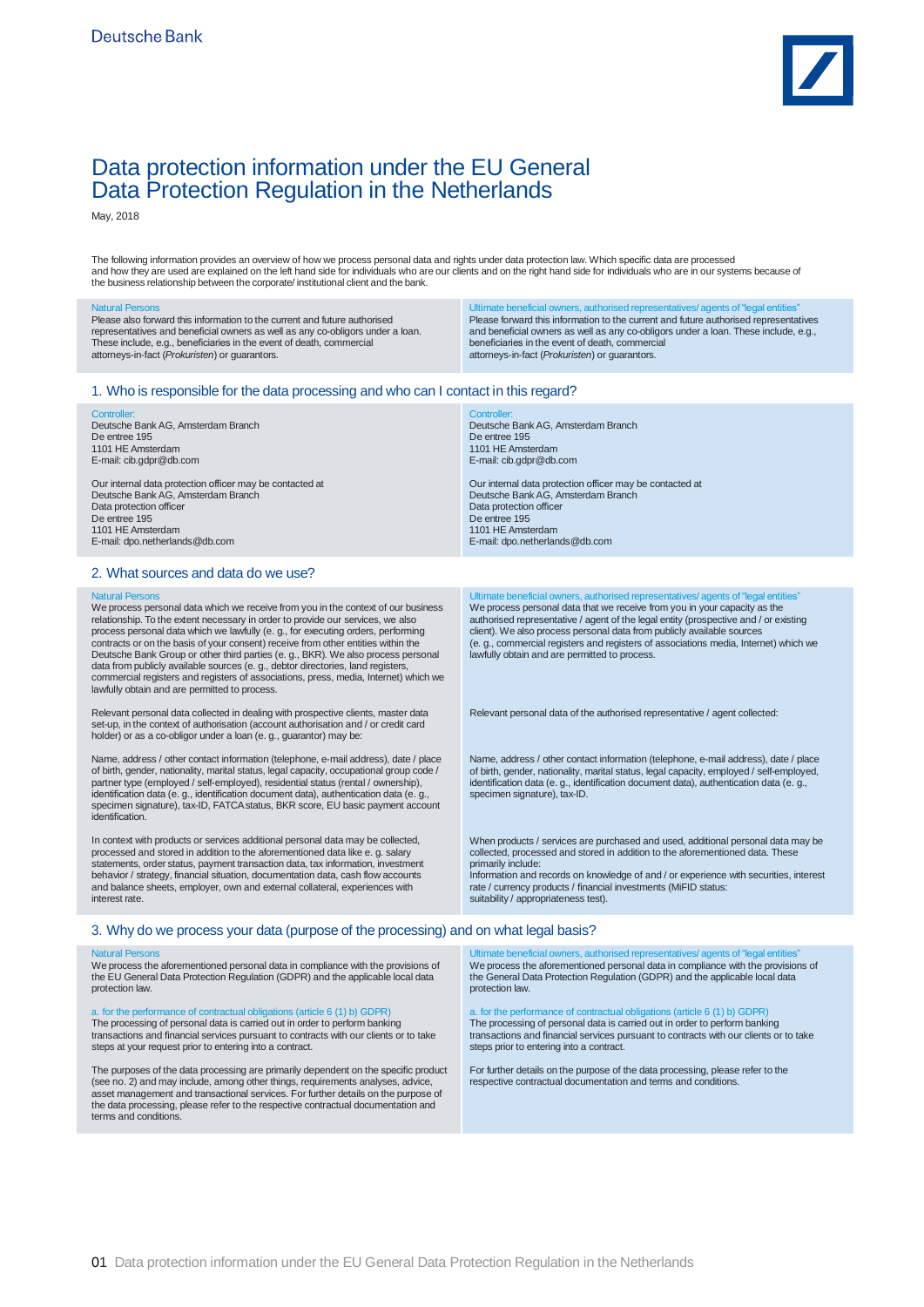

### b. for compliance with a legal obligation (article 6 (1) c) GDPR) or in the public st (article 6 (1) e) GDPR

As a bank, we are also subject to various legal obligations, i.e., statutory requirements (e.g. the Financial Supervision Act, Anti-Money Laundering and requirements (e.g. the Financial Supervision Act, Anti-Money Laundering and Anti-Terrorist Financing Act, the German Money Laundering Act (Geldwäschegesetz – GWG),), tax laws) as well as banking supervisory requirements (e. g., the European Central Bank, the European Banking Supervisory Authority, Deutsche Bundesbank and the German Federal Financial Supervisory Authority (Bundesanstalt für Finanzdienstleistungsaufsicht – BaFin) and other local supervisory authorities in the Netherlands).

Other purposes of processing include credit checks, identity and age verification, anti-fraud and anti-money laundering measures, the satisfaction of tax law control and reporting obligations as well as the assessment and management of risks in the bank and the Deutsche Bank Group.

### c. for the purposes of safeguarding legitimate interests (article  $6(1)$  f) GDPR

Where necessary, we process your data above and beyond the actual performance of our contractual obligations in order to safeguard the legitimate interests pursued by us or by a third party. Examples:

- Consulting and exchanging data with credit agencies (e. g., BKR) to determine credit or default risks and requirements in the case of a garnishment protection account or basic payment account
- Evaluating and optimising procedures for demand analysis and for approaching clients directly; incl. client segmentation and calculating the likelihood of closure.
- Advertising or market and opinion research, to the extent that you have not objected to having your data used
- Asserting legal claims and mounting a defence in the event of litigation
- Ensuring the bank's IT security and IT operations
- Preventing crimes
- Video surveillance to safeguard against trespassers, to gather evi- dence in the event of robbery or fraud or to document disposals and deposits, e. g., at ATMs
- Measures for building and systems security (e. g., admittance control)
- 
- Measures to ensure against trespassing Measures to manage business and further develop services and products
- Deutsche Bank Group risk management

# d. on the basis of your consent (article 6 (1) a) GDPR)

Insofar as you have granted us consent to the processing of personal data for specific purposes (e. g., transfer of data within the association / Deutsche Bank Group), the lawfulness of such processing is based on your consent.

Any consent granted may be revoked at any time. This also applies to the revocation of declarations of consent that are granted to us prior to the entry into force of the EU General Data Protection Regulation, i. e., prior to 25 May 2018.

Please be advised that the revocation shall only have effect for the future. Any processing that was carried out prior to the revocation shall not be affected thereby. You can request a status overview of the consents you have granted from us at any time or view some of them when banking online.

## 4. Who receives my data?

Natural Persons Within the bank, only those offices are given access to your data which require them in order to perform our contractual and statutory obligations. Service providers and vicarious agents employed by us may also receive data for these purposes if they observe confidentiality and our written instructions on the protection of personal data. These are mainly companies from the categories listed below.

With regard to the transfer of data to recipients outside the bank, it must first of all be noted that as a bank we are under a duty to maintain confidentiality about any customer-related facts and evaluations of which we may have knowledge (also see our General Business Conditions).

We may only disclose information about you if we are legally required to do so, if you have given your consent, if we are authorized to provide bank information and / or if processors commissioned by us guarantee compliance with confidentiality and the provisions of the GDPR / local law.

Under these conditions, recipients of personal data may be, for example:

— Public authorities and institutions (e. g., Deutsche Bundesbank, BaFin, the European Banking Authority, the European Central Bank, tax offices and all local supervisory authorities) insofar as a statutory or official obligation exists.

# b. for compliance with a legal obligation (article 6 (1) c) GDPR) or in the public interest (article 6 (1) e) GDPR)

As a bank, we are also subject to various legal obligations, i. e., statutory requirements (e. g., the Financial SupervisionAct, Anti-Money Laundering and Anti-Terrorist FinancingAct, the German Money LaunderingAct (*Geldwäschegesetz* – GWG),), tax laws) as well as banking supervisory requirements (e. g., the European Central Bank, the European Banking Supervisory Authority, Deutsche Bundesbank and the German Federal Financial Supervisory Authority (Bundesanstalt für Finanzdienstleistungsaufsicht – BaFin) and other local supervisory authorities in the Netherlands.

The purposes of processing include identity and age verification as well as anti-fraud and anti-money laundering measures.

# c. for the purposes of safeguarding legitimate interests (article 6 (1) f) GDPR)

Where necessary, we process your data above and beyond the actual performance of our contractual obligations in order to safeguard the legitimate interests pursued by us or by a third party. Examples:

- Asserting legal claims and mounting a defence in the event of litigation Ensuring the bank's IT security and IT operations
- 
- Preventing crimes
- Video surveillance to safeguard against trespassers, to gather evidence in the event of robbery or fraud or to document disposals and deposits, e. g., at ATMs
- Measures for building and systems security (e. g., admittance control)
- Measures to ensure against trespassing

### d. on the basis of your consent (article 6 (1) a) GDPR)

Insofar as you have granted us consent to the processing of personal data for specific purposes (e. g., transfer of data within the association / Deutsche Bank Group), the lawfulness of such processing is based on your consent.

Any consent granted may be revoked at any time. This also applies to the revocation of declarations of consent that are granted prior to the entry into force of the EU General Data Protection Regulation, i. e., prior to 25 May 2018.

Please be advised that the revocation will only take effect in the future and does not apply to processing carried out prior thereto.

Ultimate beneficial owners, authorised representatives/ agents of"legal entities" Within the bank, those offices are given access to your data which require them in order to perform our contractual and statutory obligations. Service providers and vicarious agents employed by us may also receive data for these purposes if they observe confidentiality and our written instructions on the protection of personal data.

With regard to the transfer of data to recipients outside the bank, it must first of all be noted that as a bank we are under a duty to maintain confidentiality about any customer-related facts and evaluations (applies equally to authorized representatives / agents) of which we may have knowledge (also see our General Business Conditions).

We may only disclose information about you if we are legally required to do so, if you have given your consent and / or if processors commissioned by us guarantee compliance with confidentiality and the provisions of the GDPR / local law.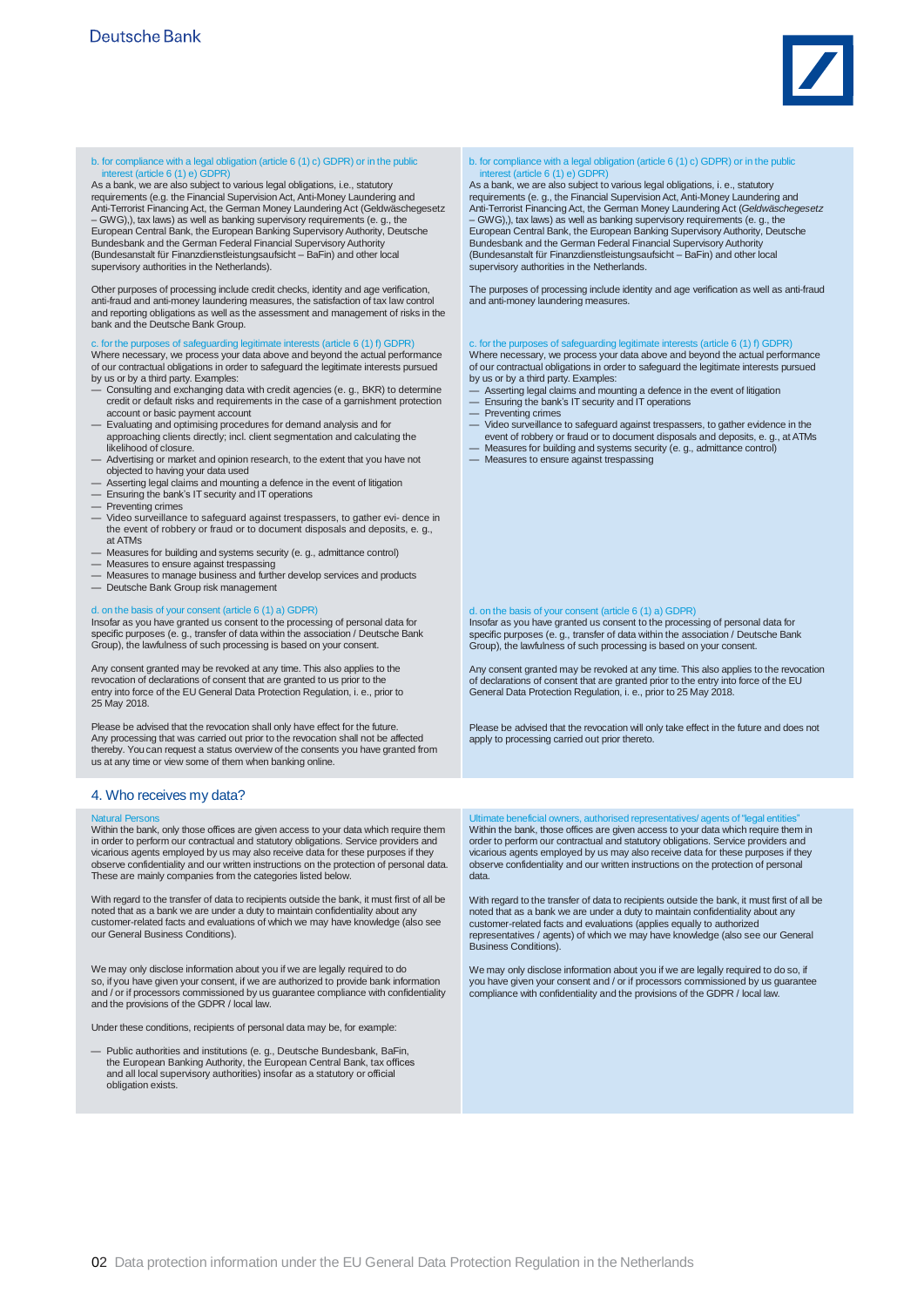

— Other credit and financial services institutions, comparable institutions and processors to whom we transfer personal data in order to perform the business relationship with you. Specifically: processing of bank references, support / maintenance of EDP/ IT applications, archiving, document processing, call centre services, compliance services, controlling, data screening for anti-money laundering purposes, data destruction, purchasing / procurement, space management, real estate appraisals, loan processing service, collateral management, collection, payment card processing (debit card / credit cards), customer management, lettershops, marketing, media technology, reporting, research, risk controlling, expense accounting, telephony, video identification, website management, investment services, share register, fund management, auditing services, payment transactions.

Other recipients of data may be those offices to which you have given your consent to the transfer of data or with respect to which you have exempted us from confidentiality by agreement or consent.

## 5. Is data transfer to a third country or to an international organisation?

Natural Persons Data will only be transferred to countries outside the EU or the EEA(so- called third countries) if this is required for the execution of your orders (e. g. payment and securities orders), prescribed by law (e. g., reporting obligations under tax law), if you have given us your consent or in the context of commissioned data processing. If service providers in a third country are used, they are obligated to comply with the data protection level in Europe in addition to written instructions by agreement of the EU standard contractual clauses.

6. How long will my data be stored?

Natural Persons We process and store your personal data as long as it is necessary for the performance of our contractual and statutory obligations. In this regard, it should be noted that our business relationship is a continuing obligation designed to last for several years.

If the data are no longer required for the performance of our contractual and statutory obligations, they are regularly deleted, unless their further processing (for a limited time) is necessary for the following purposes:

- Compliance with records retention periods under commercial, corporate and tax law, such as the Dutch Civil Code, Dutch Tax Law; the Money LaunderingAct (*Geldwäschegesetz* – GWG). The records retention periods prescribed therein range from two to 10 years.
- Preservation of evidence within the scope of statutes of limitations. Under the Dutch Civil Code the regular limitation period is seven years.

# 7. What data protection rights do I have?

### Natural Persons

Every data subject has a right of access (article 15 GDPR), a right to rectification (article 16 GDPR), a right to erasure (article 17 GDPR), a right to restriction of processing (article 18 GDPR), a right to object (article 21 GDPR) and a right to data portability (article 20 GDPR). Data subjects also have a right to lodge a complaint with a supervisory authority (article 77 GDPR).

You may revoke your consent to the processing of personal data at any time. This also applies to the revocation of declarations of consent that are granted prior to the entry into force of the EU General Data Protection Regulation, i. e., prior to 25 May 2018. Please be advised that the revocation will only take effect in the future. Any processing that was carried out prior to the revocation shall not be affected thereby.

## 8. Am I under obligations to provide data?

Natural Persons Within the scope of our business relationship, you must provide personal data which is necessary for the initiation and execution of a business relationship and the performance of the associated contractual obligations or which we are legally obligated to collect. As a rule, we would not be able to enter into any contract or execute the order without these data or we may no longer be able to carry out an existing contract and would have to terminate it.

In particular, provisions of money laundering law require that we verify your identity before entering into the business relationship, for example, by means of your identity card and that we record your name, place of birth, date of birth, nationality and your residential address. In order for us to be able to comply with this statutory obligation,<br>you must provide us with the necessary information and documents in accordance<br>with section 4(6) GWG and notify us without undue del arise during the course of the business relationship. If you do not provide us with the necessary information and documents, we will not be allowed to enter into or continue your requested business relationship.

Ultimate beneficial owners, authorised representatives/ agents of"legal entities" Data will only be transferred to countries outside the EU or the EEA (so- called third countries) if this is required for the execution of the orders of the legal entity you represent (e. g. payment and securities orders), prescribed by law (e. g. reporting obligations under tax law), if you have given us your consent or in the context of commissioned data processing. If service providers in a third country are used, they are obligated to comply with the data protection level in Europe in addition to written instructions by agreement of the EU standard contractual clauses.

timate beneficial owners, authorised representatives/ agents of "legal entities" We process and store your personal data as long as you are authorized to represent the respective legal entity in dealings with us.

If the data are no longer required for the performance of our contractual and statutory obligations, they are regularly deleted, unless their further processing (for a limited time) is necessary for the following purposes:

- Compliance with records retention periods under commercial, corporate and tax law, such as the Dutch Civil Code; Dutch Tax Law; the Money LaunderingAct (*Geldwäschegesetz* – GWG). The records retention periods prescribed therein range from two to 10 years.
- Preservation of evidence within the scope of statutes of limitations. Under the Dutch Civil Code the regular limitation period is seven years.

Ultimate beneficial owners, authorised representatives/ agents of"legal entities" Every data subject has a right of access (article 15 GDPR), a right to rectification (article 16 GDPR), a right to erasure (article 17 GDPR), a right to restriction of processing (article 18 GDPR), a right to object (article 21 GDPR) and a right to data portability (article 20 GDPR). Data subjects also have a right to lodge a complaint with a supervisory authority (article 77 GDPR).

You may revoke your consent to the processing of personal data at any time. This also applies to the revocation of declarations of consent that are granted prior to the entry into force of the EU General Data Protection Regulation, i. e., prior to 25 May 2018. Please be advised that the revocation will only take effect in the future. Any processing that was carried out prior to the revocation shall not be affected thereby.

, authoris Within the scope of our business relationship with the legal entity you represent in dealings with us, you must provide personal data which is necessary for accepting<br>and executing any representative authority / authorization and the performance of<br>the associated contractual obligations as well as the pers legally obligated to collect. As a rule, we would not be able to accept you as the authorized representative / agent without these data or we would have to revoke any existing representative authority / authorization.

In particular, provisions of money laundering law require that we verify your identity<br>before establishing the authority / authorization, for example, by means of your<br>identity card and that we record your name, place of b and your residential address. In order for us to be able to comply with this statutory obligation, you must provide us with the necessary information and documents in accordance with section 4 (6) GWG and notify us without undue delay of any changes that may arise during the course of the business relationship. If you do not provide us with the necessary information and documents, we will not be allowed to institute or continue the representative authority / authorization requested by the respective legal entity.